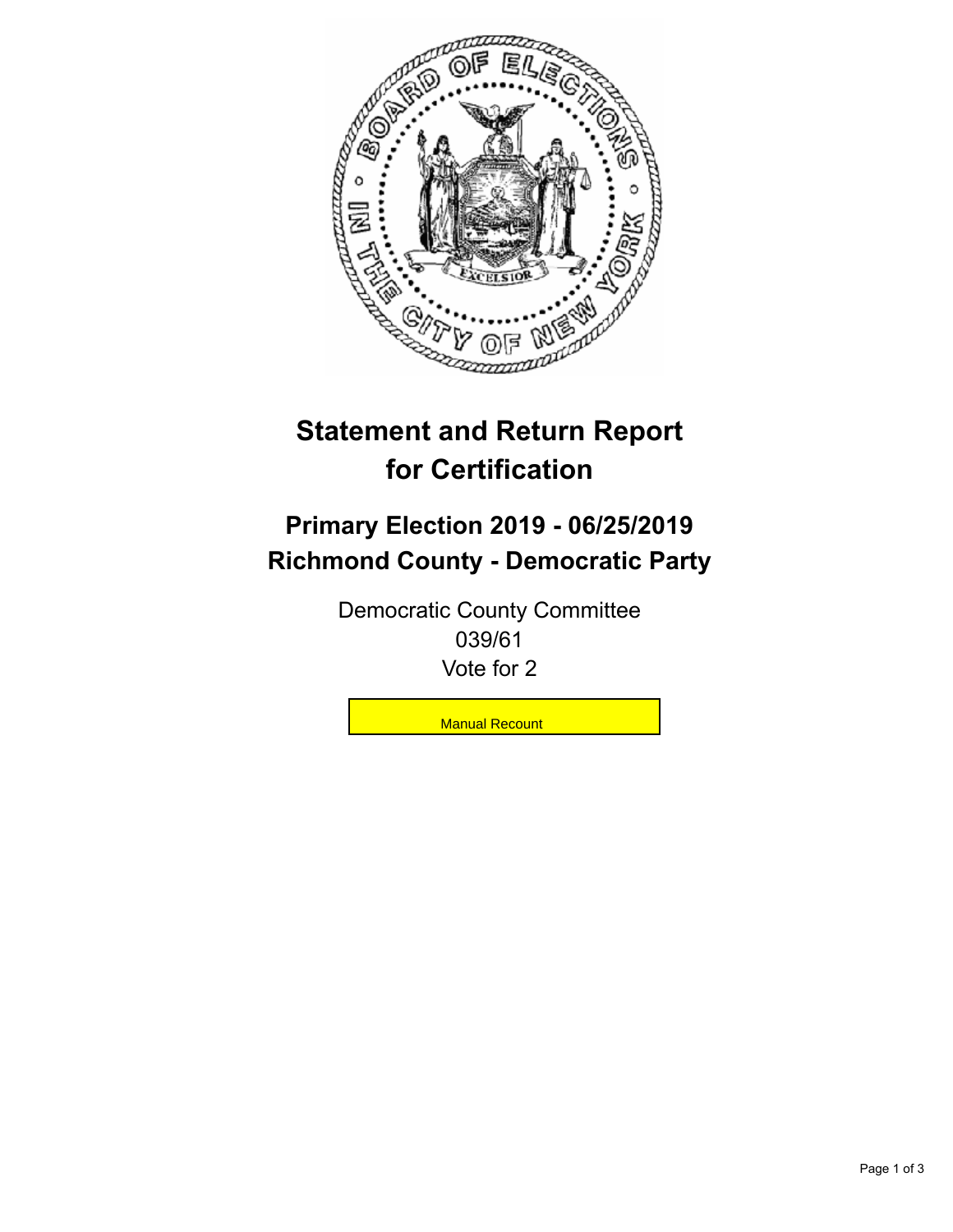

## **Assembly District 61**

| <b>PUBLIC COUNTER</b>                                    | 41       |
|----------------------------------------------------------|----------|
| <b>MANUALLY COUNTED EMERGENCY</b>                        | 0        |
| ABSENTEE / MILITARY                                      | 2        |
| AFFIDAVIT                                                | $\Omega$ |
| <b>Total Ballots</b>                                     | 43       |
| Less - Inapplicable Federal/Special Presidential Ballots | $\Omega$ |
| <b>Total Applicable Ballots</b>                          | 43       |
| ROBERT F. HOLST                                          | 15       |
| <b>LAWRENCE ANDERSON</b>                                 | 16       |
| ROBERT W. OLIVARI JR.                                    | 24       |
| <b>CHRISTINE OLIVARI</b>                                 | 21       |
| <b>Total Votes</b>                                       | 76       |
| Unrecorded                                               | 10       |